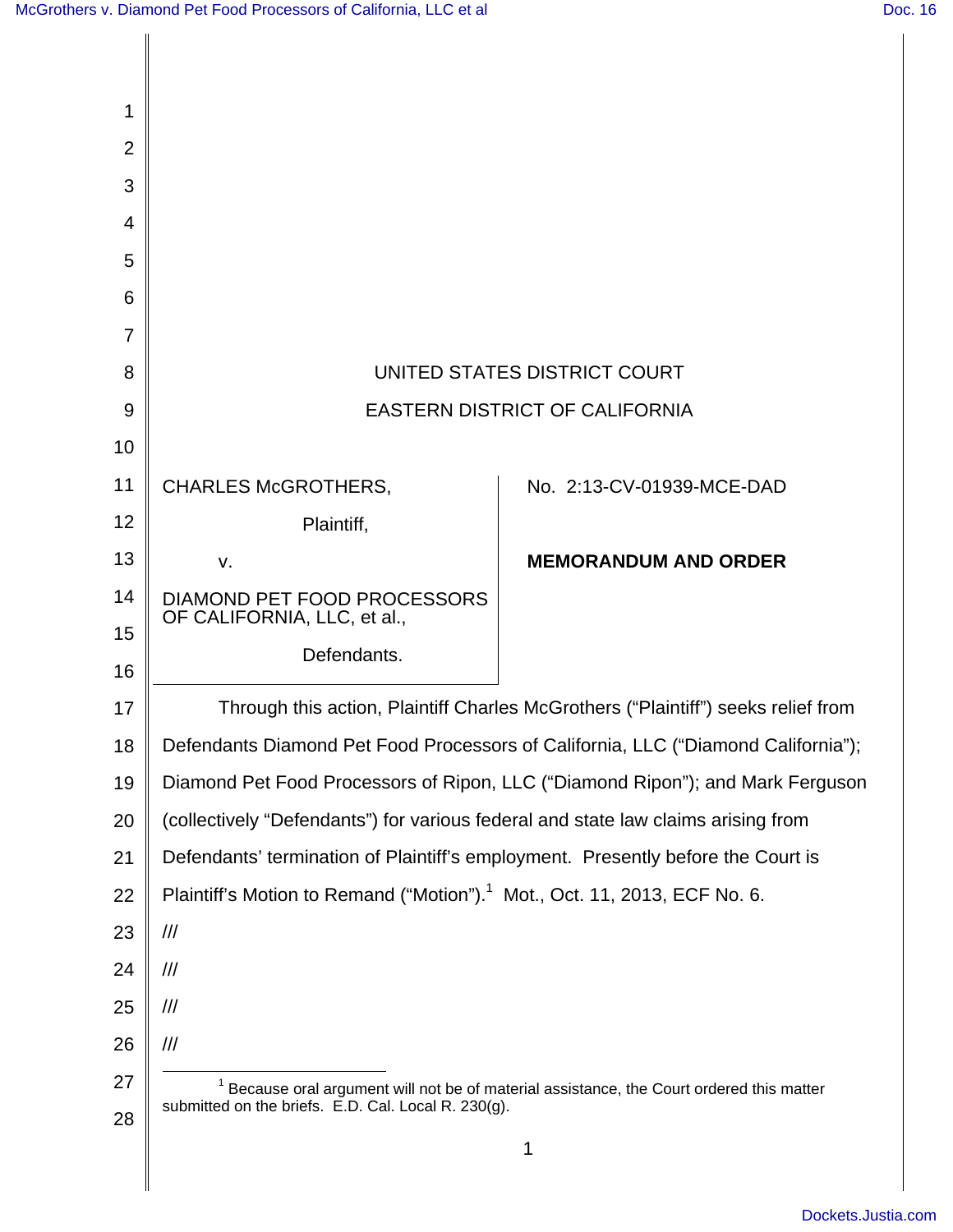## **BACKGROUND<sup>2</sup>**

3 4 5 6 7 8 9 10 11 12 13 14 Plaintiff worked as a Mill Receiver for Diamond California and Diamond Ripon for eight years at their facility in Lathrop, California. Defendant Ferguson was Plaintiff's direct supervisor and was the General Manager at the Lathrop facility. In 2011, Plaintiff was diagnosed with intestinal cancer and underwent surgery, and subsequently underwent chemotherapy. In 2012, Plaintiff was diagnosed with liver cancer, and took medical leave to treat his condition. During his leave, Defendants informed Plaintiff that his job was being changed from Mill Receiver to Truck Driver, which required driving multi-axle trucks on the highway. Defendants insisted that Plaintiff obtain a class "A" license, despite Plaintiff's protests that he could not obtain such a license, or drive such vehicles, while undergoing chemotherapy and drug treatments. According to Plaintiff, chemotherapy and the drug treatments made him dizzy and disoriented, rendering him unable to safely operate a vehicle.

15 16 17 18 19 20 21 22 23 24 25 26 27 In January 2013, Plaintiff's medical leave ended. Defendants did not allow Plaintiff to assume his former position and continued to insist that he assume the Truck Driver position. Plaintiff again refused, and informed Defendants that his doctor would not authorize such a job change. Defendants then cancelled Plaintiff's medical benefits without giving Plaintiff notice, leaving Plaintiff without health insurance to cover his cancer treatments. Plaintiff's oncologist wrote a letter, which Plaintiff gave to Defendants' Human Resources agent, explaining that it was dangerous for Plaintiff to drive a truck, and that Plaintiff was medically cleared to work, however, in his original position as a Mill Receiver. Two days later, Defendants sent a letter to Plaintiff stating that if he did not return to work as a truck driver by February 18, 2013, Defendants would consider Plaintiff to have resigned. Plaintiff was subsequently terminated, and as a result, forced to enroll in a private insurance plan to cover the medical expenses associated with his cancer treatments.

28

l

1

 $2$  The following recitation of facts is taken from Plaintiff's First Amended Complaint. FAC at 1-5.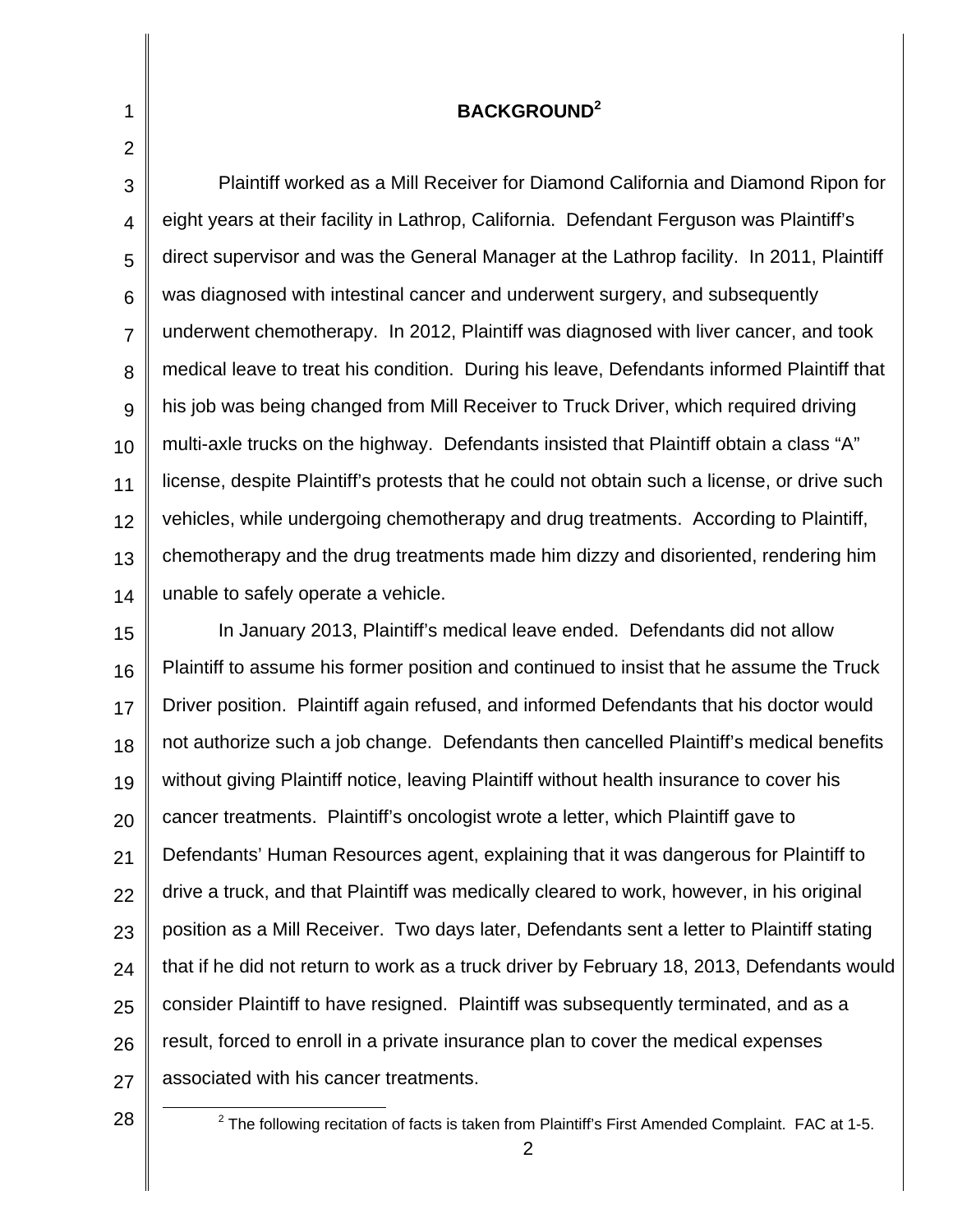1 2 3 4 5 6 Plaintiff originally brought suit against Defendants in the Superior Court of California, San Joaquin County. Notice of Removal 2, Sept. 18, 2013, ECF No. 1. Defendant removed this case on the basis of federal question jurisdiction, as Plaintiff alleged claims under the Family Medical Leave Act. Id. Plaintiff then filed a First Amended Complaint, containing only state law claims. FAC, Oct. 11, 2013, ECF No. 5. That same day, Plaintiff filed the instant Motion.

7

8

9

## **STANDARD**

10 11 12 13 14 15 16 17 18 19 20 21 22 23 24 25 26 27 28 When a case "of which the district courts of the United States have original jurisdiction" is initially brought in state court, the defendant may remove it to federal court "embracing the place where such action is pending." 28 U.S.C. § 1441(a). There are two bases for federal subject matter jurisdiction: (1) diversity jurisdiction under 28 U.S.C. § 1332, and (2) federal question jurisdiction under 28 U.S.C. § 1331. A district court has diversity jurisdiction "where the matter in controversy exceeds the sum or value of \$75,000, . . . and is between citizens of different states, or citizens of a State and citizens or subjects of a foreign state  $\dots$  " Id. § 1332(a)(1)-(2). A district court has federal question jurisdiction in "all civil actions arising under the Constitution, laws, or treaties of the United States." Id. § 1331. Even if a civil action is based in part on claims over which a federal court would ordinarily lack jurisdiction, the case may be removed if it includes at least one claim giving rise to federal jurisdiction. Id. § 1441(c). Upon removal, the court can exercise supplemental jurisdiction over "claims that are so related to claims in the action [giving rise to federal jurisdiction] that they form part of the same case or controversy under Article III of the United States Constitution." Id. § 1367(a). "If at any time before final judgment it appears that the district court lacks subject matter jurisdiction, the case shall be remanded" to state court. 28 U.S.C. § 1447(c). /// ///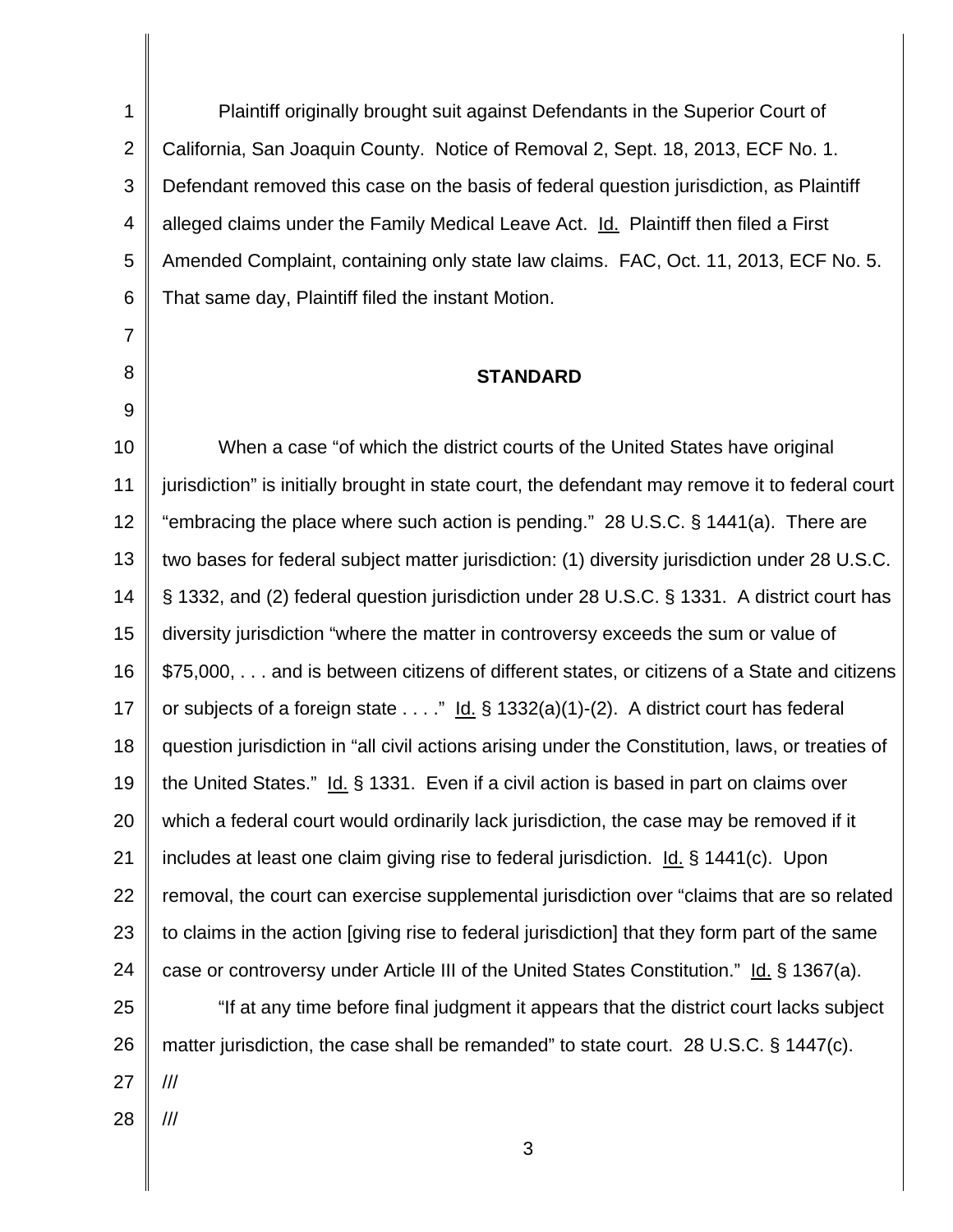1 2 3 4 5 6 7 8 9 10 11 12 13 14 15 16 17 18 19 20 21 22 23 24 25 26 27 28 However, where a plaintiff dismisses all claims giving rise to federal question jurisdiction, leaving only claims over which the court exercises supplemental jurisdiction, the court does not lack subject matter jurisdiction. Rather, the court may choose to continue to exercise supplemental jurisdiction over those claims, or may exercise its discretion to remand the case to state court. See Carnegie-Mellon Univ. v. Cohill, 484 U.S. 343 (1988). Thus, a plaintiff may not compel remand by amending a complaint to eliminate the federal question upon which removal was based." Sparta Surgical Corp. v. Nat'l Ass'n of Sec. Dealers, Inc., 159 F.3d 1209, 1213 (9th Cir. 1998). "It is well settled that a federal court does have the power to hear claims that would not be independently removable even after the basis for removal jurisdiction is dropped from the proceedings." Harrell v. 20th Century Ins. Co., 934 F.2d 203, 205 (9th Cir. 1991) (internal quotations and citations omitted). "The party invoking the removal statute bears the burden of establishing federal jurisdiction." Ethridge v. Harbor House Rest., 861 F.2d 1389, 1393 (9th Cir. 1988) (citing Williams v. Caterpillar Tractor Co., 786 F.2d 928, 940 (9th Cir. 1986)). Thus, on a motion to remand, the removing defendant has the burden of establishing federal jurisdiction. Gaus v. Miles, Inc., 980 F.2d 564, 566 (9th Cir. 1992). **ANALYSIS**  Plaintiff, having dismissed his causes of action arising under federal law, argues the Court should decline to exercise supplemental jurisdiction over the state law claims and should remand this case to the Superior Court of California. In Carnegie-Mellon University v. Cohill, the Supreme Court held that a district court should balance four factors—judicial economy, convenience, fairness, and comity—and exercise its discretion when deciding whether to retain supplemental jurisdiction over state law claims. 484 U.S. at 351. ///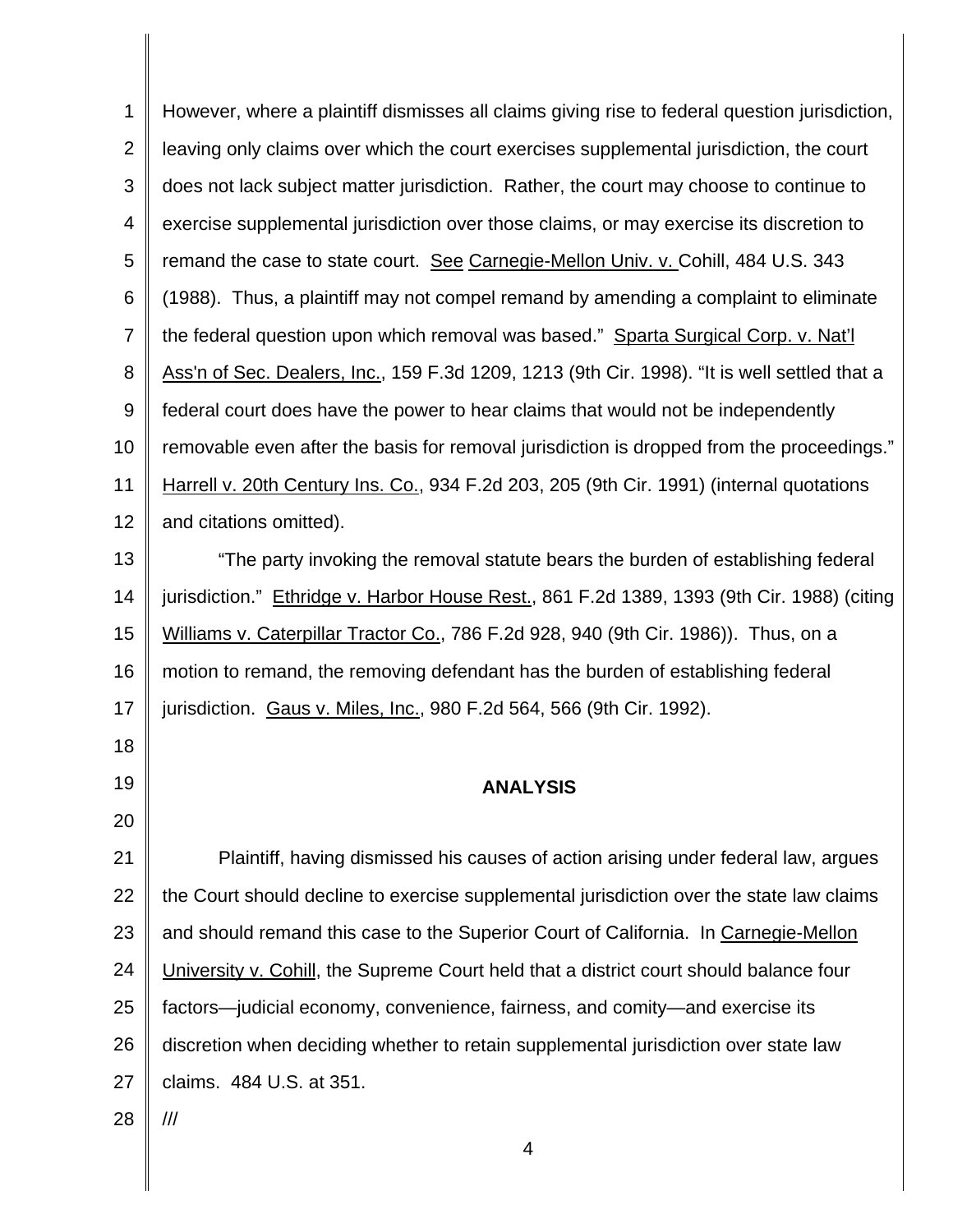1 2 3 4 5 6 However, Carnegie-Mellon was decided under 28 U.S.C. § 1367(c)(3), which provides that "the district court may decline to exercise supplemental jurisdiction over a claim . . . if . . . the district court has dismissed all claims over which it has original jurisdiction." 28 U.S.C. § 1367(c)(3) (emphasis added); Carnegie-Mellon, 484 U.S. 343. In this case, Plaintiff, rather than the district court, dismissed the federal claims. This case therefore does not fall strictly within the ambit of § 1367.

7 8 9 10 11 12 13 14 Nonetheless, the policies addressed in Carnegie-Mellon apply to the instant case, and other courts have used the Carnegie-Mellon analysis to determine whether remand is appropriate when the plaintiff has dismissed all claims giving rise to federal question jurisdiction. See, e.g., Bernard v. Wells Fargo Bank, Nat'l Ass'n, CIV. S-12-1980 LKK, 2012 WL 5187990 (E.D. Cal. Oct. 18, 2012); Gilroy v. City of Bakersfield, 1:11-CV-01231 LJO JLT, 2011 WL 4375012 (E.D. Cal. Sept. 19, 2011), adopted, 2011 WL 4770191 (E.D. Cal. Oct. 7, 2011). Accordingly, the Court finds it is appropriate to apply the analysis prescribed in Carnegie-Mellon to the instant Motion.

15 16 17 18 Under Carnegie-Mellon, as indicated above, the Court must consider "the values of judicial economy, convenience, fairness, and comity" in deciding whether remand is warranted. 484 U.S. at 350. Additionally, the Court must consider attempts by Plaintiff to "manipulate the forum." Id. at 357.

19 20 21 22 23 24 25 26 27 Here, considerations of judicial economy strongly favor remand. "Remand is inadvisable in cases 'where the trial date is imminent or where the federal court has performed a substantial amount of legal analysis that would need to be repeated by the state court if the case were remanded." Bernard, 2012 WL 5187990, at \*3 (quoting Millar v. Bay Area Rapid Transit Dist., 236 F.Supp.2d 1110, 1116 (N.D. Cal. 2002)). By contrast, when the federal law claims are dropped in the early stages of the suit and only claims based on state law remain, "the balance of the factors . . . will point toward declining to exercise jurisdiction over the remaining state-law claims." Carnegie-Mellon, 484 U.S. at 350 n.7.

28

///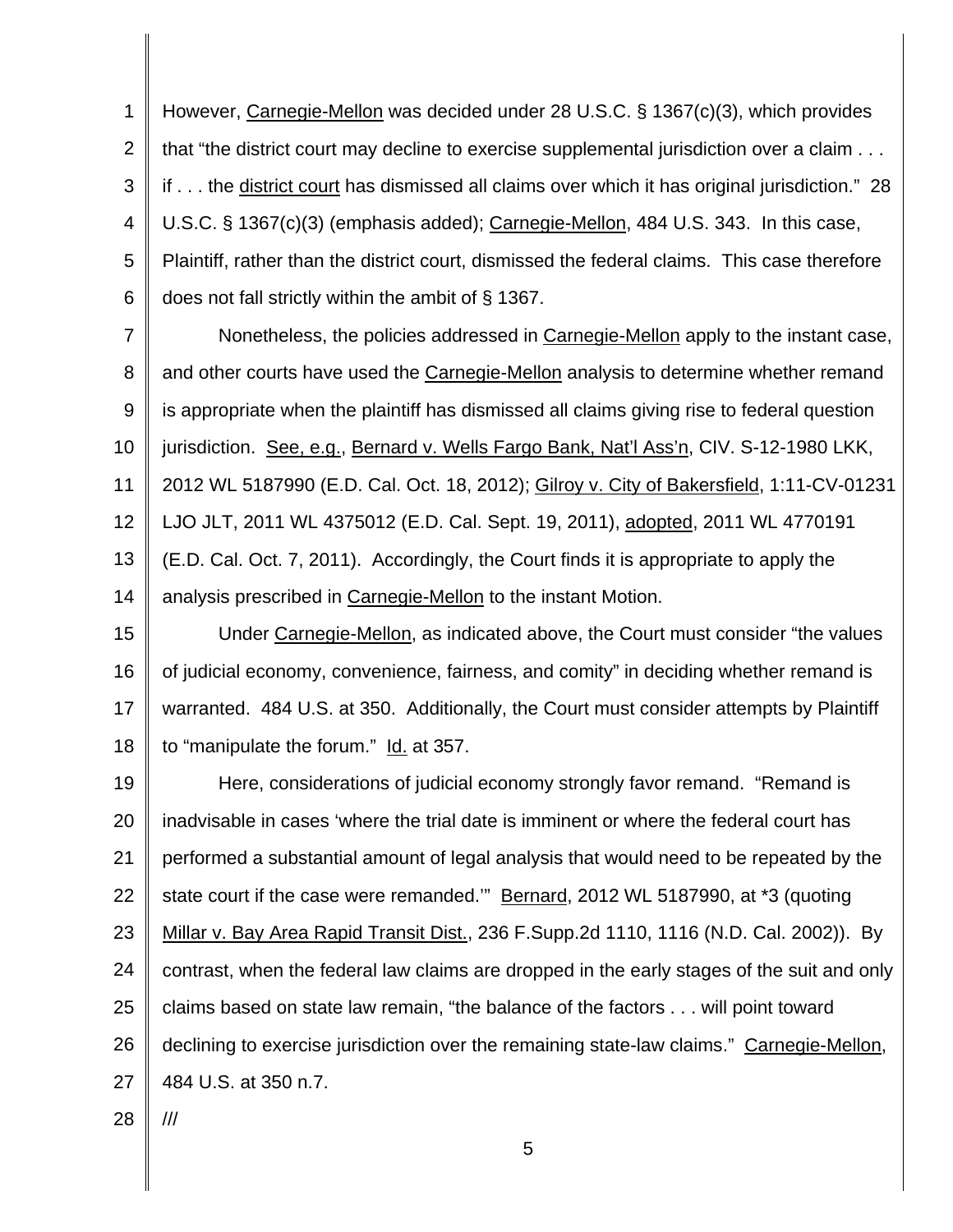1 2 3 4 5 6 In this case, as in Bernard, the proceedings are at an early stage. Defendants have not answered the First Amended Complaint, and the only filings to date are the pleadings, this Motion, and filings related to this Motion. The Court has not held an initial scheduling conference under Federal Rule of Civil Procedure 16, nor has the Court set the timeframes for discovery. Accordingly, remanding the case will not cause the state court to repeat work undertaken by this Court, and no judicial economy will be lost.

7 8 9 10 11 12 Additionally, the pleadings and other papers indicate that the facts giving rise to this litigation took place in San Joaquin County, where Plaintiff, Defendant Ferguson, and several witnesses are located. There is no indication that any of the parties involved have any logistical connection to the Sacramento area. In light of the convenience to these individuals of litigating the case in San Joaquin County, the consideration of convenience also weighs in favor of remand.

13 14 15 Finally, "as a matter of comity," federal courts should avoid "[n]eedless decisions of state law." United Mine Workers of Am. v. Gibbs, 383 U.S. 715, 726 (1966). Accordingly, this factor also favors remand.

16 17 18 19 20 21 22 23 Plaintiff has clearly made some efforts to have this suit proceed in state court, as the case was originally filed there and Plaintiff has since eliminated the federal claims and now seeks remand. However, there is no "categorical prohibition on the remand of cases involving state-law claims" simply because Plaintiff has engaged in some form of forum manipulation. Carnegie-Mellon, 484 U.S. at 357. Moreover, Plaintiff's efforts to proceed in state court are not "manipulative" to the extent that remand is inappropriate, and on balance, the factors strongly indicate these claims are best litigated in state court. Accordingly, Plaintiff's Motion is GRANTED.

- 24
- 25 ///

///

- 26 ///
- 27 ///
- 28 ///